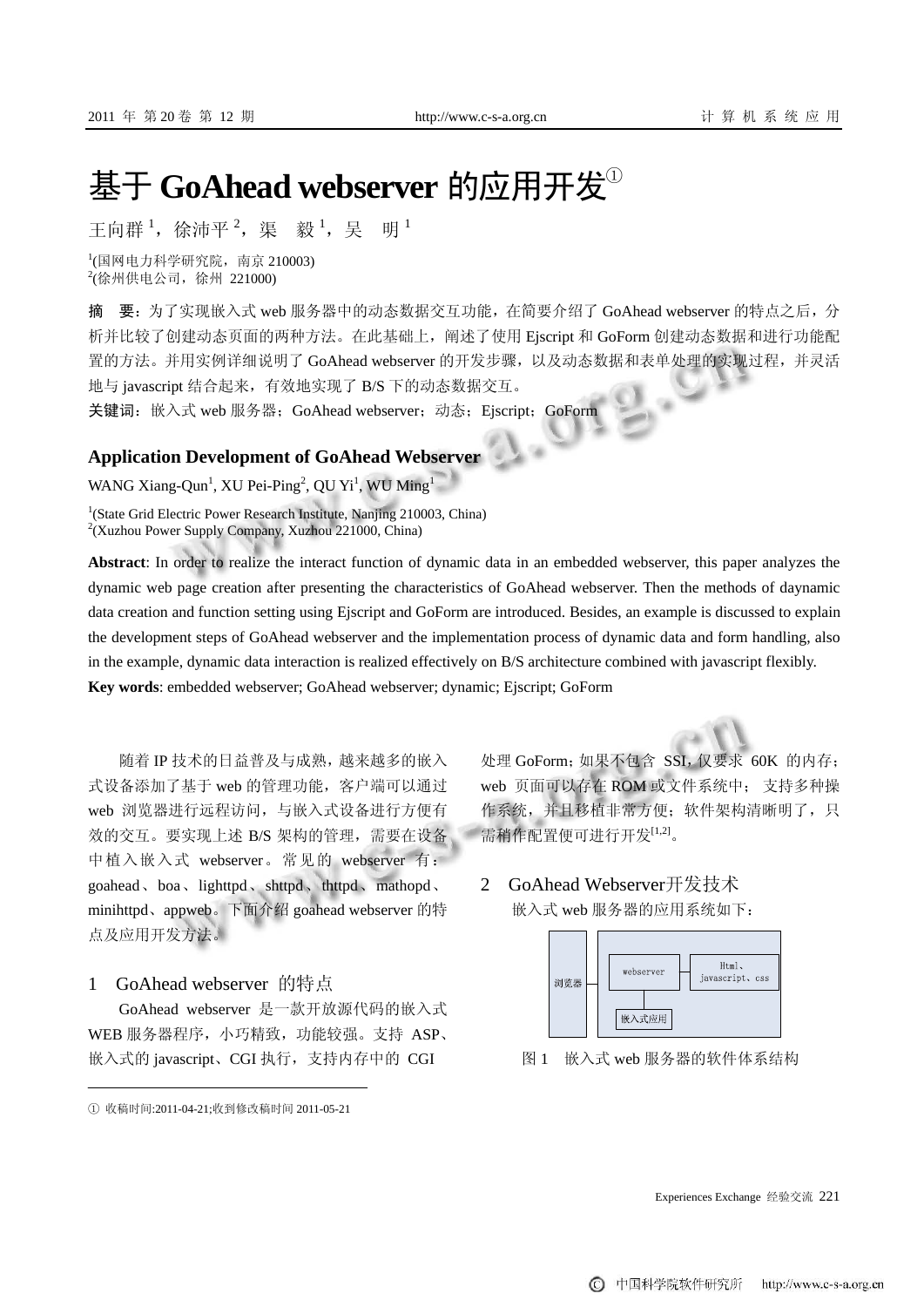图 1 中,Web 服务器通过 http 协议与浏览器进行 通信,webserver 在收到客户端的请求后,与嵌入式应 用模块交互,实现对嵌入式设备的读取与设置,同时 动态创建页面,实现设备状态及参数在浏览器端的显 示[3]。

在嵌入式设备中,大部分的 web 页面是动态生成 的。由于 GoAhead web server 的主要功能是提供对 设备的访问控制,所以,显示设备状态和提供操作反 馈非常重要。创建动态页面主要有两种方法:

① 完全通过 C 程序生成 HTML 标签。

② HTML 中通过扩展的标签插入动态数据。

前一种方式是在服务器端通过 C 代码构造 HTML 文档,可以在服务器端一气呵成,这种方式虽然比较 灵活,但是生成的页面必须经过编辑和编译运行服务 器端程序才能看到最终的显示,若想得到满意的页面 需要反复得修改编译运行,过程比较繁琐。第二种方 式开发起来较快捷,可以借助某些工具开发可视直观 的页面,但是服务器端脚本要放入 HTML 页面中正确 的位置,在执行时可以被动态数据替换。上述两种方 法可以根据具体应用灵活运用。

为了方便的创建具有高度交互性的动态网页, GoAhead 提供了嵌入式 JavaScript 和 GoForms 过程两 种方法。它们实际上都与定义在服务器端的某个 C 函 数绑定在一起,嵌入式 JavaScript 用来在 ASP 中创建 动态数据,而 GoForms 过程则用来处理用户输入和修 改设置,它们一起构成了 GoAhead webserver 的核心。

## 2.1 嵌入式 **JavaScript**

GoAhead 开发了一种嵌入式的脚本语言 Ejscript。 JavaScript 是一种庞大的语言,占用资源较多,因此不 适用于嵌入式设备中。 GoAhead 设计的嵌入式 JavaScript-Ejscript 解决了这个问题。Ejscript 是 JavaScript 的一个严格子集, 实现了其基本语言要素。 Ejscript 可以方便地应用在 ASP 中创建动态数据。

在使用 Ejscript 创建 ASP 页面时, 脚本通过分隔 符来界定,基本格式为:

### <% function(arguments, ...); %>

JavaScript 程序通过 websAspDefine API 进行注 册,这样声明了 C 程序作为 JavaScript 的全局变量[1]。 例如:

extern int outputMyIP(int ejid, webs t wp, int argc, char  $t$  \*\*argv);

222 经验交流 Experiences Exchange

websAspDefine("outputIP", outputMyIP);

websAspDefine 声明了 JavaScript 命令,并把此命 令和 C 程序"outputMyIP"关联起来, 当一个 ASP 页 面被浏览器请求时,此页面中所有使用"outputIP"脚 本的地方都将调用"outputMyIP"函数。

#### 2.2 GoForm

GoAhead 通过叫做 GoForm 的内存表单处理来实 现标准的通用网关接口(CGI)<sup>[4,5]</sup>。与传统的 CGI 不同, GoForm 不需要对浏览器的每个连接请求都建立一个 进程,而是通过与 GoAhead 服务器共享地址空间,来 直接获取全部请求的上下文。GoForm 可以自动解析所 有的 Post 和 Query 数据,并提供了一组 API 方便的访 问 CGI 变量。

GoForm 过程与 ASP 过程不同,它主要用来处理 用户更改配置或执行某种动作。GoForm 程序通过 websFormDefine API 进行声明注册[1], 例如:

extern int outputMyForm(int ejid, webs\_t wp, int argc, char  $t$  \*\*argv);

websFormDefine("outputForm", outputMyForm); void outputMyForm (webs\_t wp,char\_t\*path,char\_t \*query)

{

websHeader(wp);

websWrite(wp, "IP:%s".,websGetVar(wp, "IP",  $\overset{\alpha}{\cdots}$ ));

websWrite(wp, "Gateway: %s",websGetVar(wp, "Gateway", ""));

websFooter(wp);

websDone(wp, 200);

}

websFormDefine 声明了表单函数,并把此命令与 C 程序"outputMyForm"关联起来,当提交表单时, 服务器端的 C 函数"outputMyForm"将被执行。GoForm 函数用来写 HTTP 头和 HTML 文档内容,并返回到浏 览器端。其中,websHeader 使用 HTML 的起始标签来 创建标准的 HTTP 头,websFooter 使用 HTML 的结束 标签关闭此文档。在 Goform 程序中, webs GetVar,websWrite,websRedirect 等是经常用到的 API。

3 实例说明

使用 GoAhead webserver 动态交互 web 页面的开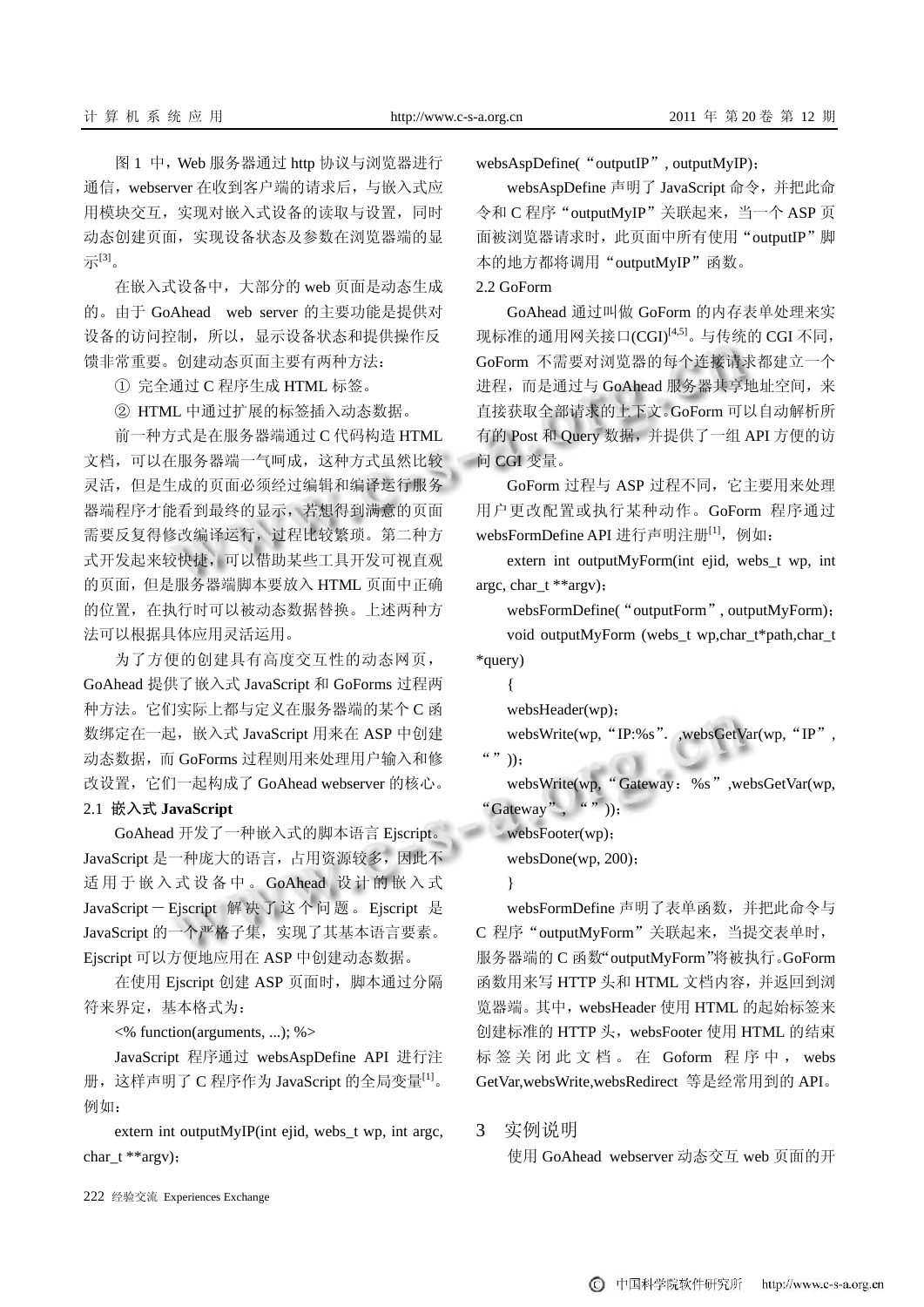发流程如下:



图 2 GoAhead webserver 开发流程

大致分为三部分:

① web 页面的设计,在页面中加入 Ejscript 及表 单函数。

② 在服务器端 C 文件中定义对应的 C 程序。

③ 在服务器端通过 websAspDefine 和 websForm-Define 进行注册。

下面举例说明 ASP 过程和 GoForm 过程



文件 Example.asp 中:

<form name="network\_form" method="post" action ="/goform/NetworkSetting" target="mid" >

<input type="text" name="ip\_addr" size="30" maxlength="30"

value="<%get\_ip\_addr();%>"onChange="return CheckIP(this)">

<input type="text" name="sub\_mask" size="30" maxlength="30"

value="<%get\_sub\_mask();%>"onChange="return CheckSubnet(this)">

 $\langle$ input type="text" name="gate way" size="30" maxlength="30"

value="<%get\_gateway();%>"onChange="return CheckIP(this)">

<input name="button" type="submit" value= "App $lv$ " $>$ 

</form>

文件 Example.c 中:

websAspDefine("get ip\_addr", get ip\_addr);

websAspDefine("get\_sub\_mask", get\_sub\_mask);

websAspDefine("get\_gateway", get\_gateway);

websFormDefine("NetworkSetting", NetworkSetting);

int get\_ip\_addr (int ejid, webs\_t wp, int argc, char\_t  $*$ argy $){}$ :

int get sub mask (int ejid, webs t wp, int argc, char\_t  $*$ argv){};

int get gateway (int ejid, webs t wp, int argc, char t \*argv){};

void NetworkSetting(webs\_t wp, char\_t \*path, char  $t *query$ }{ };

在 Example.asp 中, 该页面可以显示当前设备的 IP 地址,掩码及网关,同时,如果浏览器端如果进行 修改后,点击 Apply 按钮后,设备可以进行相应的修 改。页面中有三个输入框,在该页面载入的时候,要 向服务器端请求三个动态数据填入。

在 Example.c 文件中, 定义了三个 ASP 函数及一 个表单函数,并通过 websAspDefine 和 websForm-Define 与服务器端 C 函数关联起来。

以上面<%get ip\_addr()%>为例介绍动态数据的 获取, 此 Ejscript 函数目的是获取设备的 IP 地址, 并 在第一个输入框中显示出来。当浏览器端请求 Example.asp 页面时,GoAhead 在将此页面发送到浏览 器之前,对该 ASP 页面进行解析,当解析到 <%get\_ip\_addr()%>时,GoAhead将调用相应的C函数, 执行的结果格式化为 HTML 输出。后面掩码及网关的 获取过程与 IP 地址相同。ASP 页面解析完成之后, 发 送到浏览器即可显示这三个参数。

对于此三个动态数据的显示也可以采用另外一种 方法,取消这三个 ASP 函数,可以在 HTML 中对三个 参数赋初值。只定义一个 ASP 函数,可以将该函数放

Experiences Exchange 经验交流 223